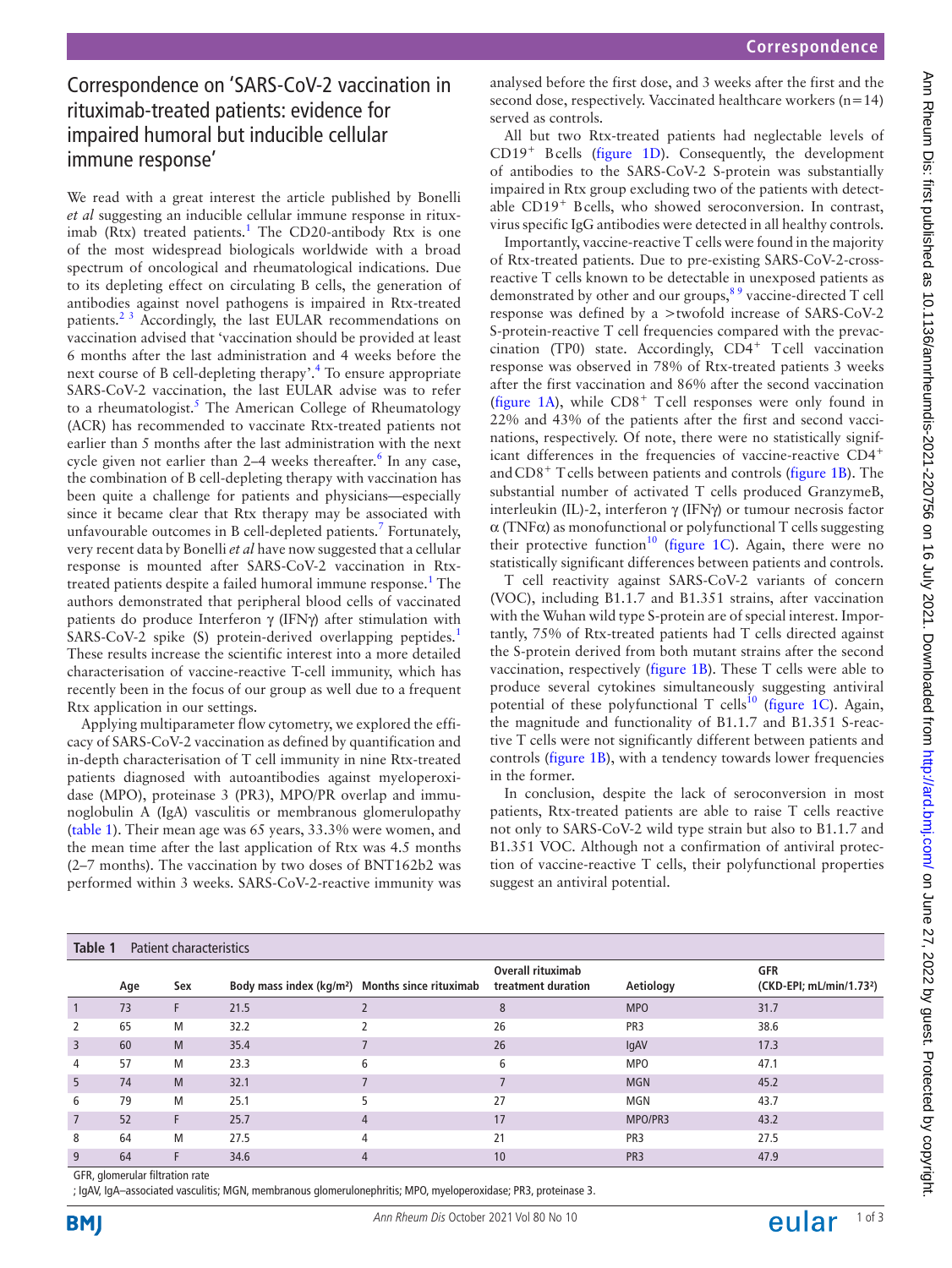

<span id="page-1-0"></span>**Figure 1** Robust polyfunctional T cell response directed against spike (S) wild type (wt) and variants of concern (VOC) strains can be detected in rituximab (Rtx) treated patients following SARS-CoV-2 vaccination. (A) Incidence of Rtx-treated patients responded to the vaccination 3 weeks after the first dose (TP1) and 3 weeks after the second dose (TP2). Vaccine-directed T cell response was defined as >twofold increase of S-reactive T cell frequencies as compared with the prevaccination (TP0) T cell response (CD4<sup>+</sup> T cells top; CD8<sup>+</sup> T cells bottom). (B) The relative frequency of SARS-CoV-2 reactive CD4<sup>+</sup> and CD8<sup>+</sup> T cells directed against S-protein of wt, B.1.1.7 and B.1.351 VOC strains in Rtx-treated patients and healthy donors. For CD4<sup>+</sup> T cells, activation is defined by CD154<sup>+</sup> and CD137<sup>+</sup> double expression (top) and for CD8<sup>+</sup> T cells by CD137<sup>+</sup> (bottom). Presented are data obtained from the last visit (3–5 weeks) after the second vaccination dose. For wt strain, 9 Rtx-treated patients and 14 controls were available. For VOC strains, eight Rtx-treated patients and five controls were available. PBCMs were isolated 3–5weeks after the second BNT162b2 dose and stimulated overnight with SARS-CoV-2 S-protein of wt, B.1.1.7 and B.1.351 strains, respectively. T cell reactivity was determined by flow cytometry as CD154<sup>+</sup>, CD137<sup>+</sup> and CD137<sup>+</sup> for CD4+ and CD8+, respectively, together with antibodies for Granzyme B, IFN $\gamma$ , TNF $\alpha$  and IL-2. (C) Total frequency of monofunctional (1P), bifunctional (2P) or trifunctional (3P) T cells concurrently producing one, two or three cytokines or no cytokines (0P), respectively, in response to S-protein from wt, B.1.1.7 or B.1.351. PBCMs were isolated 3–5 weeks after the second BNT162b2 dose and stimulated overnight with SARS-CoV-2 S-protein from wt, B.1.1.7 and B.1.351. T cell reactivity was determined by flow cytometry as CD154<sup>+</sup> and CD137<sup>+</sup> together with antibodies for Granzyme B, IFNγ, TNFα and IL-2. (D) Reduced CD19+ but normal frequencies of other lymphocytes in Rtx-treated patients. The frequencies of CD19<sup>+</sup>, NK, CD3<sup>+</sup>, CD4<sup>+</sup>/CD3<sup>+</sup> and CD8<sup>+</sup>/CD3<sup>+</sup> were evaluated in fresh whole blood by flow cytometry. Each point signifies a patient. IFNγ, Interferon γ; IL, interleukin, NK, natural killer, TNF $\alpha$ , tumour necrosis factor  $\alpha$ .

**Timm H Westhoff ,1 Felix S Seibert,1 Moritz Anft,2,3** Arturo Blazquez-Navarro,<sup>2,3,4</sup> Sarah Skrzypczyk,<sup>2,3</sup> Adrian Doevelaar,<sup>1</sup> **BodoHölzer,**<sup>1</sup> Krystallenia Paniskaki,<sup>5</sup> Sebastian Dolff  $\bullet$ ,<sup>5</sup> **Benjamin Wilde · 6**, <sup>6</sup> Oliver Witzke, <sup>6</sup> Juergen Braun · 7 **Ulrik Stervbo ,2,3,4 Nina Babel2,3,4**

<sup>1</sup>Medical Department I, Marien Hospital Herne - University Hospital of the Ruhr-University Bochum, Herne, Germany

<sup>2</sup>Immundiagnostik, Marien Hospital Herne - University Hospital of the Ruhr-University Bochum, Herne, Germany